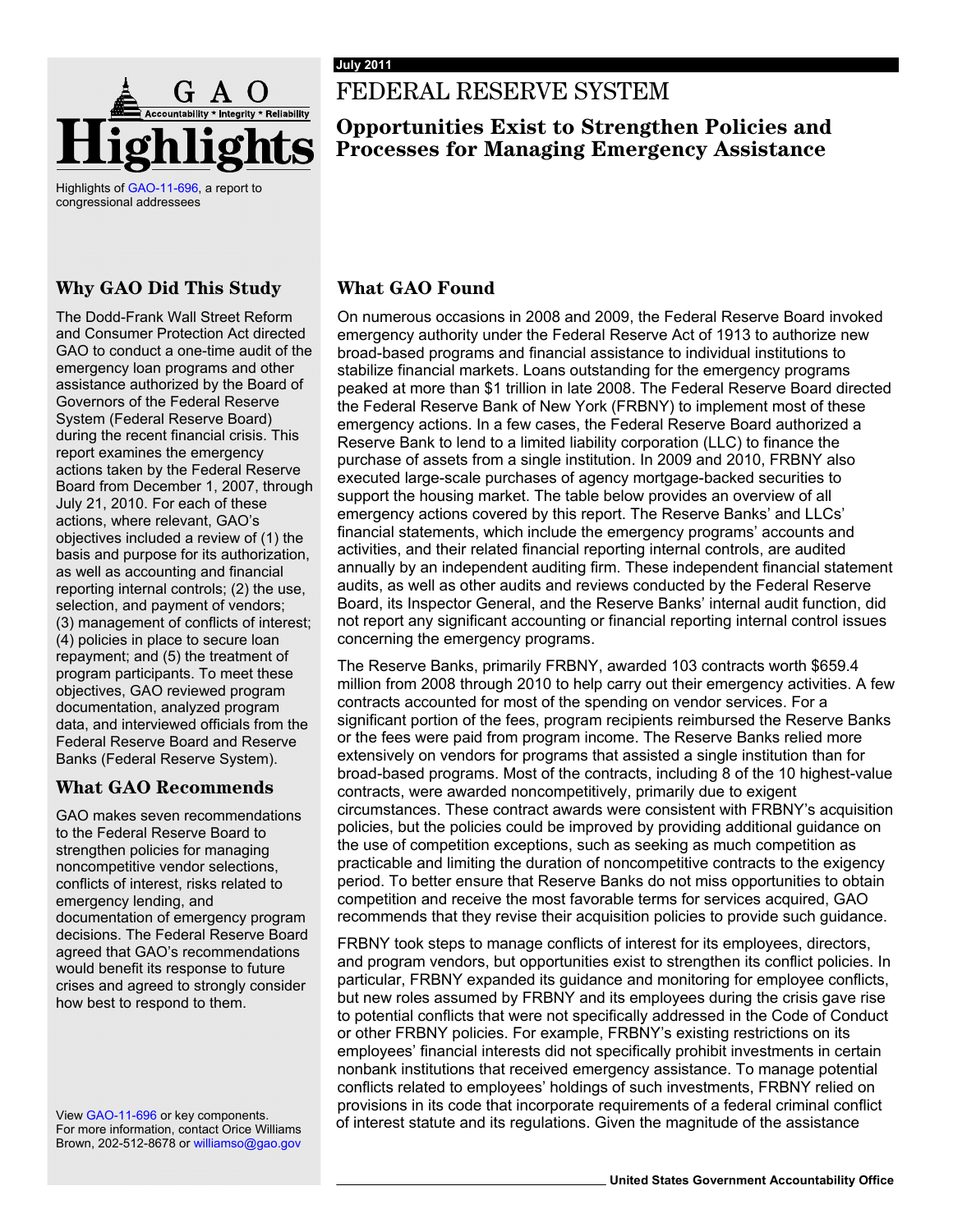#### **Highlights of GAO-11-696 (Continued)**

and the public's heightened attention to the appearance of conflicts related to Reserve Banks' emergency actions, existing standards for managing employee conflicts may not be sufficient to avoid the appearance of a conflict in all situations. As the Federal Reserve System considers revising its conflict policies given its new authority to regulate certain nonbank institutions, GAO recommends it consider how potential conflicts from emergency lending could inform any changes. FRBNY managed vendor conflict issues through contract protections and actions to help ensure compliance with relevant contract provisions, but these efforts had limitations. For example, while FRBNY negotiated important contract protections, such as requirements for ethical walls, it lacked written guidance on protections that should be included to help ensure vendors fully identify and remediate conflicts. Further, FRBNY's onsite reviews of vendor compliance in some instances occurred as far as 12 months into a contract. FRBNY implemented a new vendor management policy but has not yet finalized another new policy with comprehensive guidance on vendor conflict issues. GAO recommends FRBNY finalize this new policy to reduce the risk that vendors may not be required to take steps to fully identify and mitigate all conflicts.

While the Federal Reserve System took steps to mitigate risk of losses on its emergency loans, opportunities exist to strengthen risk management practices for future crisis lending. The Federal Reserve Board approved program terms and conditions designed to mitigate risk of losses and one or more Reserve Banks were responsible for managing such risk for each program. Reserve Banks required borrowers under several programs to post collateral in excess of the loan amount. For programs that did not have this requirement, Reserve Banks required borrowers to pledge assets with high credit ratings as collateral. For loans to specific institutions, Reserve Banks negotiated loss protections with the private sector and hired vendors to help oversee the portfolios that collateralized loans. The emergency programs that have closed have not incurred losses and FRBNY does not project any losses on its outstanding loans. To manage risks posed by these new lending activities, Reserve Banks implemented new controls and FRBNY strengthened its risk management function. In mid-2009, FRBNY created a new risk management division and enhanced its risk analytics capabilities. But neither FRBNY nor the Federal Reserve Board tracked total exposure and stressed losses that could occur in adverse economic scenarios across all emergency programs. Further, the Federal Reserve System's procedures for managing borrower risks did not provide comprehensive guidance for how Reserve Banks should exercise discretion to restrict program access for higher-risk borrowers that were otherwise eligible for the Term Auction Facility (TAF) and emergency programs for primary dealers. To strengthen practices for managing risk of losses in the event of a future crisis, GAO recommends that the Federal Reserve System document a plan for more comprehensive risk tracking and strengthen procedures to manage program access for higher-risk borrowers.

While the Federal Reserve System took steps to promote consistent treatment of eligible program participants, it did not always document processes and decisions related to restricting access for some institutions. Reserve Banks generally offered assistance on the same terms to institutions that met announced eligibility requirements. For example, all eligible borrowers generally could borrow at the same interest rate and against the same types of eligible collateral. Reserve Banks retained and exercised discretion to restrict or deny program access for institutions based on supervisory or other concerns. For example, due to concerns about their financial condition, Reserve Banks restricted TAF access for at least 30 institutions. Further, in a few programs, FRBNY placed special restrictions, such as borrowing limits, on eligible institutions that posed higher risk of loss. Because Reserve Banks lacked specific procedures that staff should follow to exercise discretion and document actions to restrict higher-risk eligible borrowers for a few programs, the Federal Reserve System lacked assurance that Reserve Banks applied such restrictions consistently. Also, the Federal Reserve Board did not fully document its justification for extending credit on terms similar to the Primary Dealer Credit Facility (PDCF) to affiliates of a few PDCF-eligible institutions and did not provide written guidance to Reserve Banks on types of program decisions that would benefit from consultation with the Federal Reserve Board. In 2009, FRBNY allowed one entity to continue to issue to the Commercial Paper Funding Facility, even though a change in program terms by the Federal Reserve Board likely would have made it ineligible. FRBNY staff said they consulted the Federal Reserve Board regarding this situation, but did not document this consultation and did not have any formal guidance as to whether such continued use required approval by the Federal Reserve Board. To better ensure an appropriate level of transparency and accountability for decisions to extend or restrict access to emergency assistance, GAO recommends that the Federal Reserve Board set forth its process for documenting its rationale for emergency authorizations and document its guidance to Reserve Banks on program decisions that require consultation with the Federal Reserve Board.